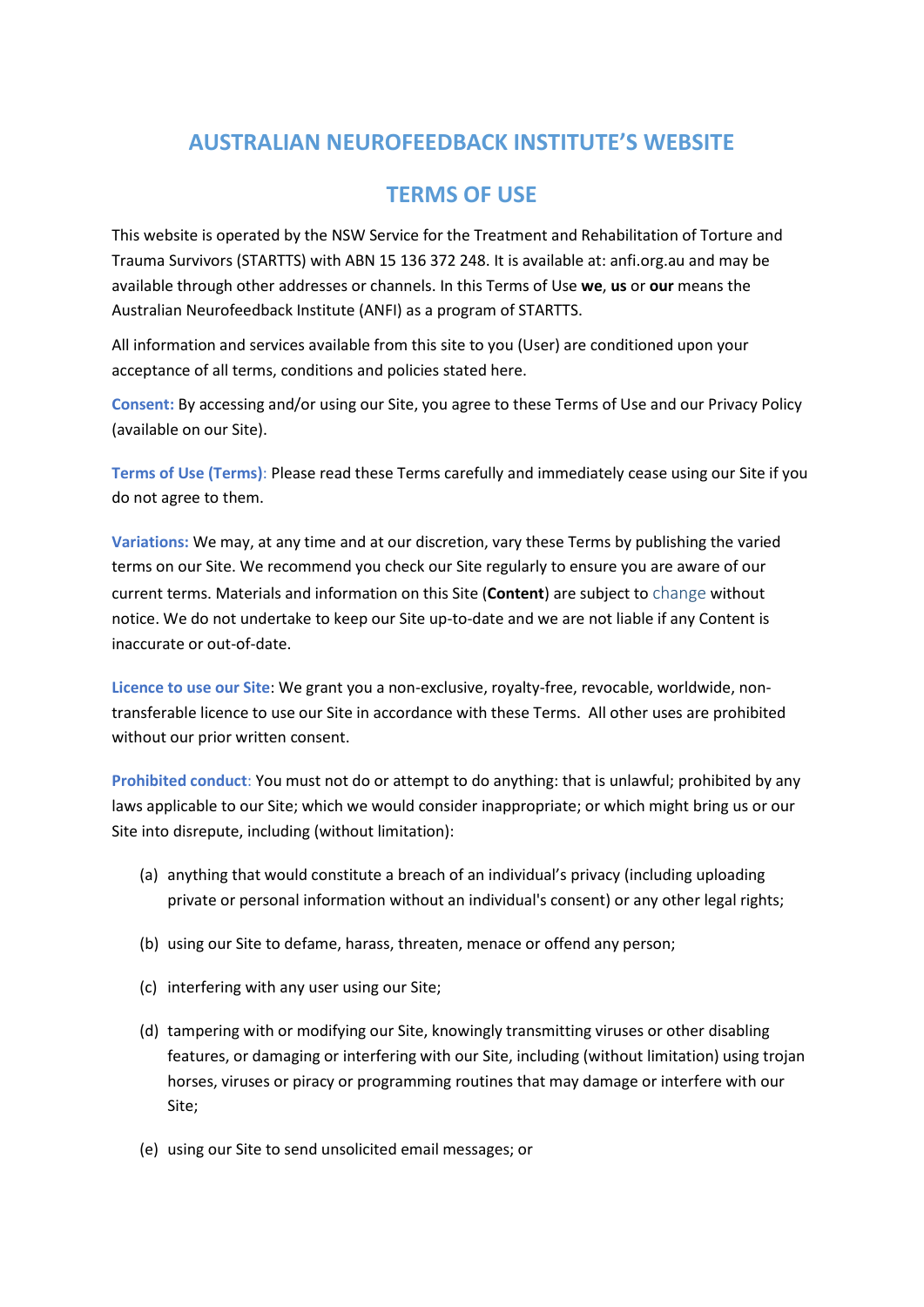(f) facilitating or assisting a third party to do any of the above acts.

**Exclusion of competitors**: You are prohibited from using our Site, including the Content, in any way that competes with our business.

You must not use our Site, or any of the Content, for commercial purposes, including any advertising or advertising revenue generation activity on your own website or any other platform, without obtaining a licence to do so from us.

**Information**: The Content is not comprehensive and is for general information purposes only. It does not take into account your specific needs, objectives or circumstances, and it is not advice. While we use reasonable attempts to ensure the accuracy and completeness of the Content, we make no representation or warranty in relation to it, to the maximum extent permitted by law.

**Intellectual Property rights:** Unless otherwise indicated, we own or licence all rights, title and interest (including intellectual property rights) in our Site and all of the Content. Your use of our Site and your use of and access to any Content does not grant or transfer to you any rights, title or interest in relation to our Site or the Content. You must not:

- (a) copy or use, in whole or in part, any Content;
- (b) reproduce, retransmit, distribute, disseminate, sell, publish, broadcast or circulate any Content to any third party; or
- (c) breach any intellectual property rights connected with our Site or the Content, including (without limitation) altering or modifying any of the Content, causing any of the Content to be framed or embedded in another website or platform, or creating derivative works from the Content.

**User Content:** You may be permitted to post, upload, publish, submit or transmit relevant information and content (**User Content**) on our Site. By making available any User Content on or through our Site, you grant to us a worldwide, irrevocable, perpetual, non-exclusive, transferable, royalty-free licence to use the User Content, with the right to use, view, copy, adapt, modify, distribute, license, sell, transfer, communicate, publicly display, publicly perform, transmit, stream, broadcast, access, or otherwise exploit such User Content on, through or by means of our Site.

- (a) You agree that you are solely responsible for all User Content that you make available on or through our Site. You represent and warrant that:
- (b) you are either the sole and exclusive owner of all User Content or you have all rights, licences, consents and releases that are necessary to grant to us the rights in such User Content (as contemplated by these Terms); and
- (c) neither the User Content nor the posting, uploading, publication, submission or transmission of the User Content or our use of the User Content on, through or by means of our Site will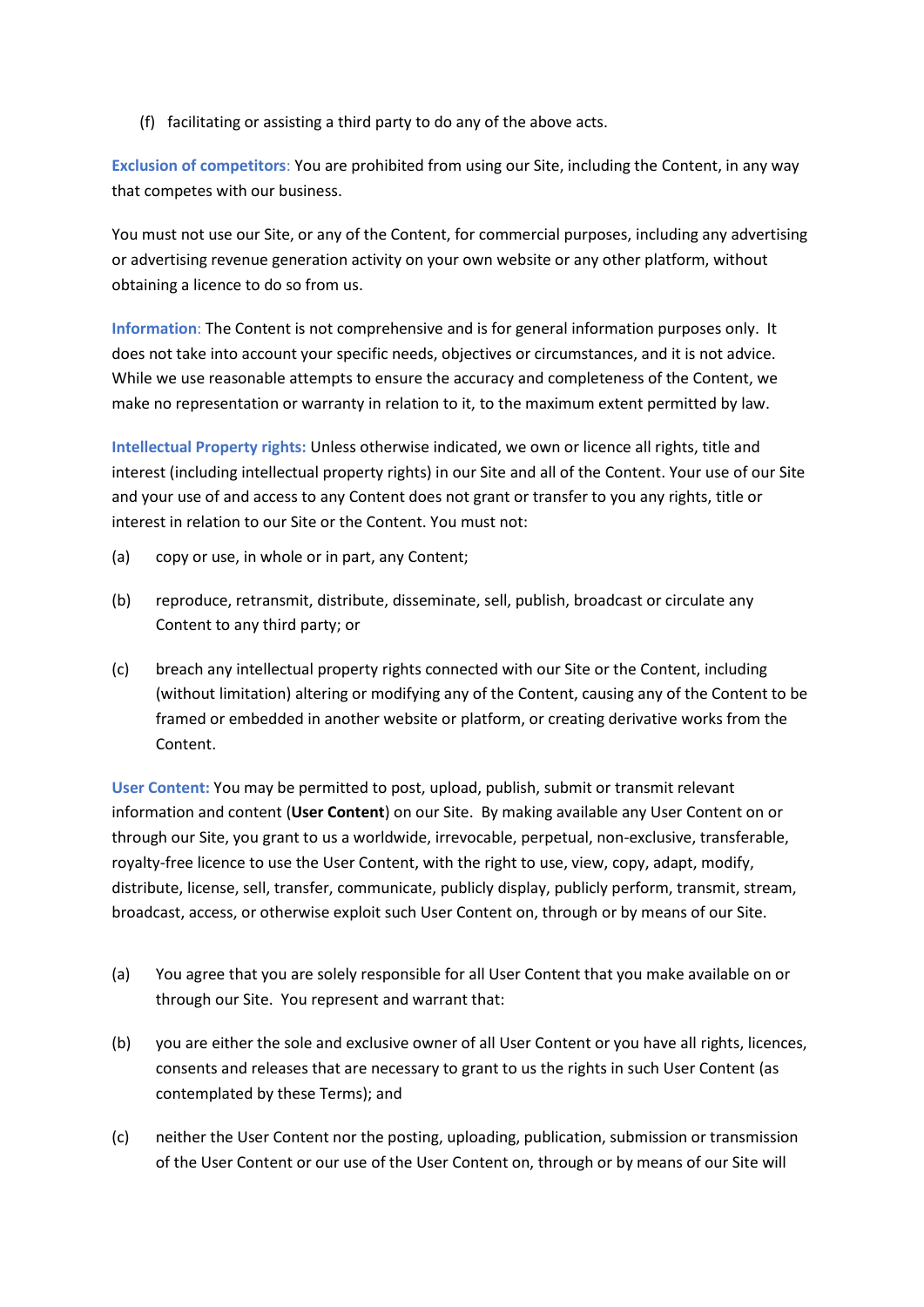infringe, misappropriate or violate a third party's intellectual property rights, or rights of publicity or privacy, or result in the violation of any applicable law or regulation.

We do not endorse or approve, and are not responsible for, any User Content. We may, at any time (at our sole discretion), remove any User Content.

**Third party sites**: Our Site may contain links to websites operated by third parties. Unless expressly stated otherwise, we do not control, endorse or approve, and are not responsible for, the content on those websites. You should make your own investigations with respect to the suitability of those websites.

**Discontinuance**: We may, at any time and without notice to you, discontinue our Site, in whole or in part. We may also exclude any person from using our Site, at any time and at our sole discretion. We are not responsible for any Liability you may suffer arising from or in connection with any such discontinuance or exclusion.

**Warranties and disclaimers**: To the maximum extent permitted by law, we make no representations or warranties about our Site or the Content, including (without limitation) that:

- (a) they are complete, accurate, reliable, up-to-date and suitable for any particular purpose;
- (b) access will be uninterrupted, error-free or free from viruses; or
- (c) our Site will be secure.

You read, use and act on our Site and the Content at your own risk.

**Limitation of liability**: To the maximum extent permitted by law, we are not responsible for any loss, damage or expense, howsoever arising, whether direct or indirect and/or whether present, unascertained, future or contingent (**Liability**) suffered by you or any third party, arising from or in connection with your use of our Site and/or the Content and/or any inaccessibility of, interruption to or outage of our Site and/or any loss or corruption of data and/or the fact that the Content is incorrect, incomplete or out-of-date.

**Indemnity**: To the maximum extent permitted by law, you must indemnify us, and hold us harmless, against any Liability suffered or incurred by us arising from or in connection with your use of our Site or any breach of these Terms or any applicable laws by you. This indemnity is a continuing obligation, independent from the other obligations under these Terms, and continues after these Terms end. It is not necessary for us to suffer or incur any Liability before enforcing a right of indemnity under these Terms.

**Termination**: These Terms are effective until terminated by us, which we may do at any time and without notice to you. In the event of termination, all restrictions imposed on you by these Terms and limitations of liability set out in these Terms will survive.

**Disputes**: In the event of any dispute arising from, or in connection with, these Terms (**Dispute**), the party claiming there is a Dispute must give written notice to the other party setting out the details of